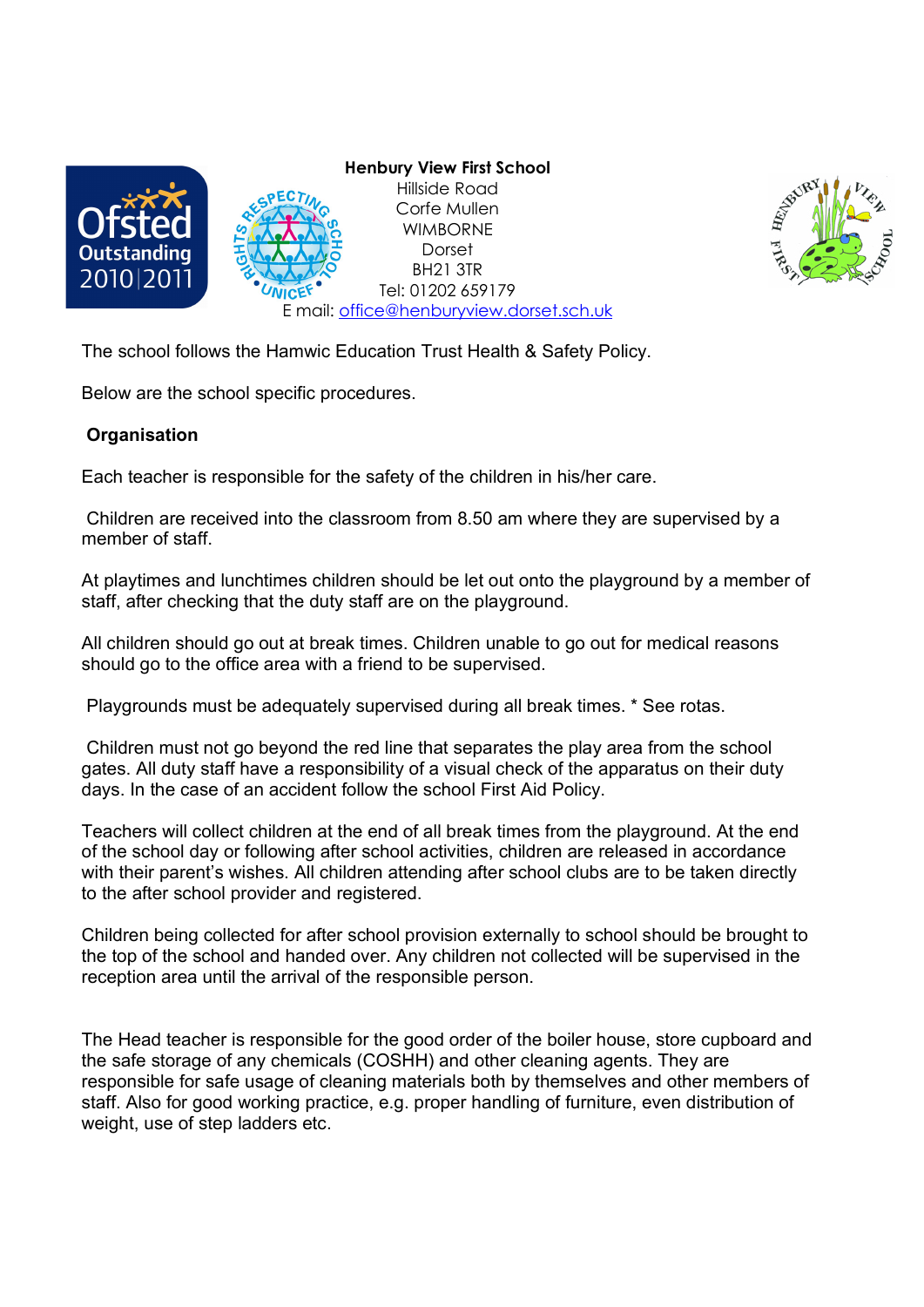They are responsible for the proper reporting of accidents to themselves and staff, reporting damage or breakage of any equipment, which might constitute a health or safety hazard, both in the school and the grounds. The school staff will use the online help desk to report defects. Contractors on Site/Deliveries of Stores –Admin staff are to allow vehicles onto the site only when essential and are to inform such visitors of priority given to safety of the children. Prior to contractors working on site a meeting will be held with the Head teacher to establish safe working procedures.

# Accidents/Incidents to Pupils & Staff

Accidents should be reported to the Head teacher or Office Manager in her absence. Accidents need to be reported in the minor accident book or if more serious, then an online form must be completed

# Administrations of Medicines

There may be occasions when a child returns to school after an illness when a course of treatment is not finished. Medicines prescribed for 3 times a day should be given at home; morning, afternoon and bedtime. Medicines will only be administered at school, where more than 3 doses a day are required and on completion of the 'Request for medication to be administered at school' form. All medicines requiring 4 doses a day may have the second dose at 12 noon. This must be prescribed medication and have the original prescription labels detailing the child's name and dose. Medication should be handed into the school office each morning and collected at the end of the day.

## Please note that school staff supervises children taking medicines as a courtesy and not as a duty. Responsibility for children's medication remains with the parents.

Children's inhalers are stored with the class teacher so that they are easily accessible when required. For those medications that need to be administered on a long-term basis, please contact the Head teacher for advice.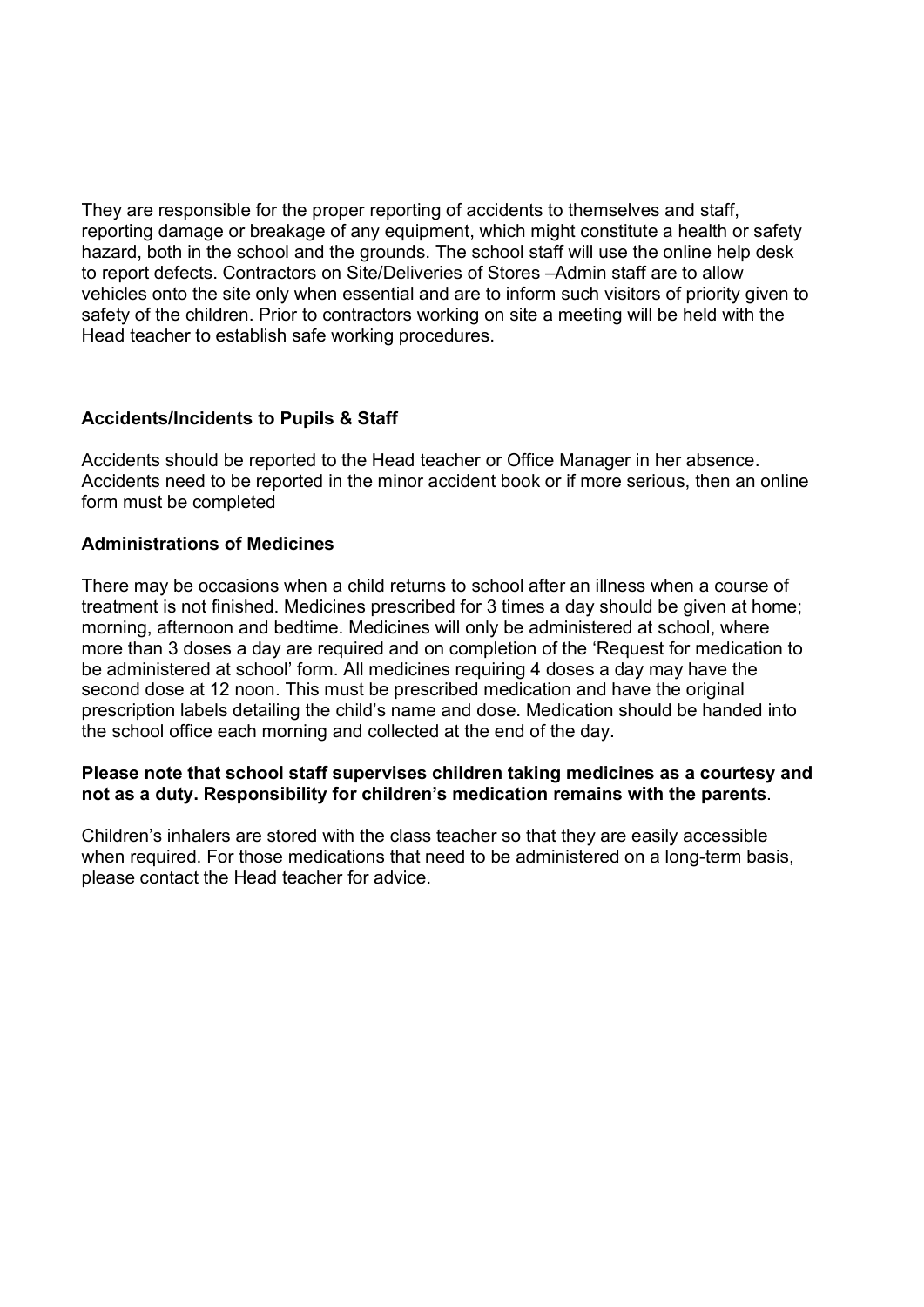# Asthma

Children who are capable of self-administering their own inhalers/relievers should be allowed to carry them at all times in their pockets or specially designed pouches. The pouches need to be marked with the child's name in case they are lost.

Help with the administration of the inhaler/relievers can be aided by their Teachers or at break and lunch times by an on-duty First Aider.

 When inhalers/relievers require replacement, the child's teacher must inform the parent/guardian. For any outside activities, all relevant asthma medication should be taken with the Teacher or First Aider in charge of the child.

Children who have exercise-induced asthma should be allowed to administer their inhalers/relievers before exercise.

## Nuts/Nut Products including Sesame Seeds

Henbury View First School has a strict 'no nuts' policy within the school, this includes sesame seeds. We request that no nuts or nut products are bought into the school. We ask parents to be aware of this policy when providing their children with their packed lunches and additional snacks during the day. The school holds details of all children or staff known to have a nut or sesame seed allergy and regularly ask parents and staff to keep the school updated with health plans.

Chartwells supply our hot/cold school meals and it is their declared policy that no nuts nor any derivatives of nuts shall be knowingly stocked or used in any of their meals nor shall any secondary ingredient be utilised that has or may have nut or nut derivatives as a component ingredient. The company cannot provide absolute warranty that nut contamination of any product will never occur but does take all possible and reasonable steps to ensure that this cannot happen.

#### Accidents at Work

All accidents at work must be recorded using the online form and investigated and then reported to Hamwic Education Trust. This will enable the school to ensure appropriate care of employees and help to prevent a possible reoccurrence of the accident. If you have an accident Seek First Aid assistance & inform your Line Manager. Report to the Head teacher or Office Manager as soon as possible after the accident, so that the accident can be investigated and an Accident Report Form can be completed.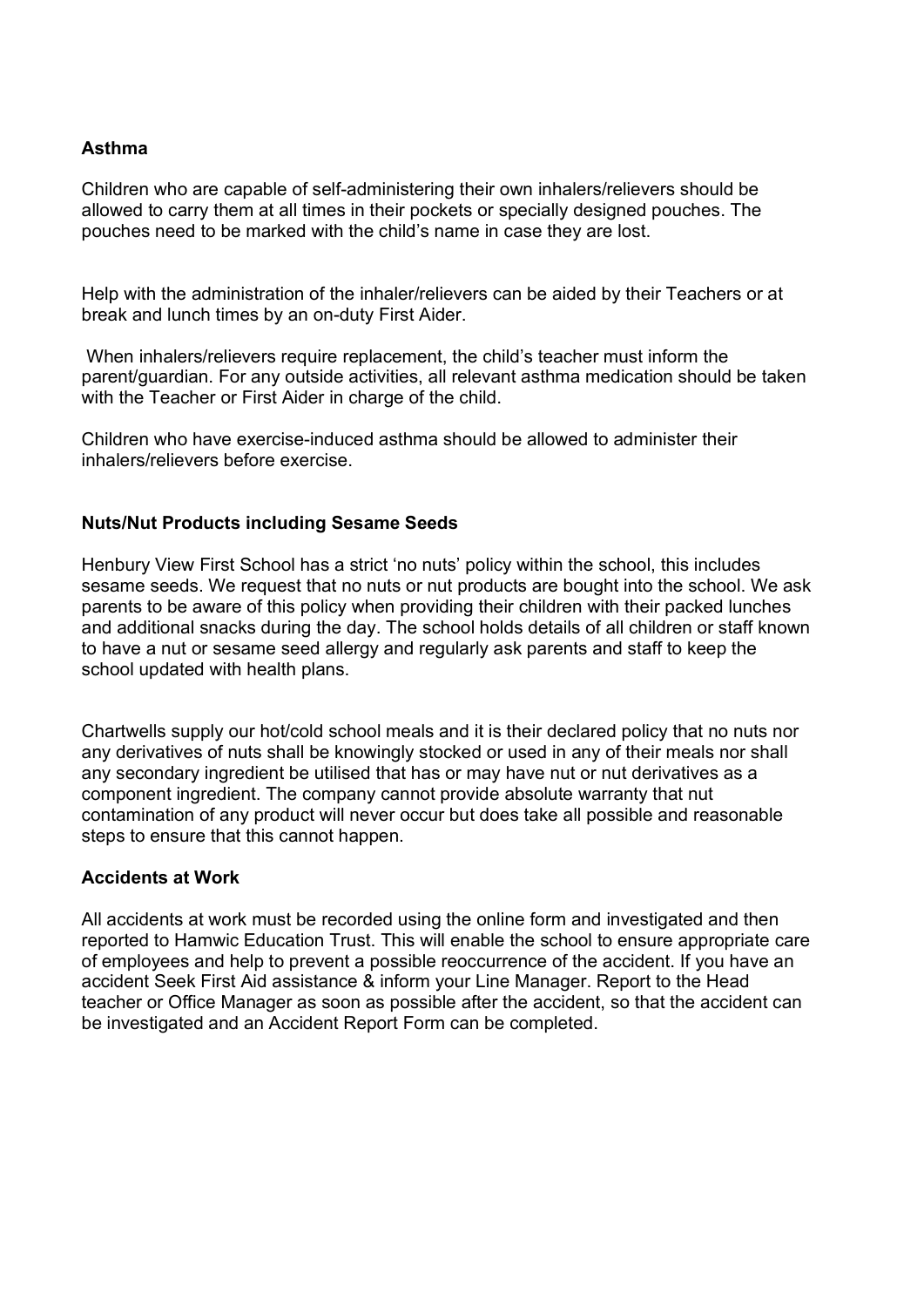# Physical Assault, Threatening Behaviour or Verbal Abuse at Work

It is important that cases of physical assault, threatening behaviour or verbal abuse from parents and pupils at work are reported and investigated. This will enable the school to ensure appropriate care of employees and help to prevent a possible reoccurrence of the incident.

## What to do

1. Inform your line manager

2. Complete the online report form

 3. The Head teacher or Office Manager will then investigate and take any appropriate action to prevent a reoccurrence.

## First Aid

The following members of staff are qualified first aiders:

| Name                   | Course              |          | Date for renewal |
|------------------------|---------------------|----------|------------------|
| James Gray             | <b>EFAW Level 3</b> | 08/11/19 | 08/11/22         |
| Paul Guppy             | <b>EFAW Level 3</b> | 08/11/19 | 08/11/22         |
| James Gray             | Paediatric          | 23/10/19 | 23/10/22         |
| Paul Guppy             | Paediatric          | 23/10/19 | 23/10/22         |
| <b>Ben Wakelin</b>     | Paediatric          | 12/07/21 | 12/07/24         |
|                        |                     |          |                  |
| <b>Claire Elms</b>     | <b>EFAW Level 2</b> | 24/09/19 | 24/09/22         |
| <b>Anne Marie Hunt</b> | <b>EFAW Level 2</b> | 24/09/19 | 24/09/22         |
| <b>Michelle Connor</b> | <b>EFAW Level 2</b> | 24/09/19 | 24/09/22         |
|                        |                     |          |                  |
|                        |                     |          |                  |
|                        |                     |          |                  |

EFAW QA level 2 – 1 day course EFAW QA Level 3 – 3 day course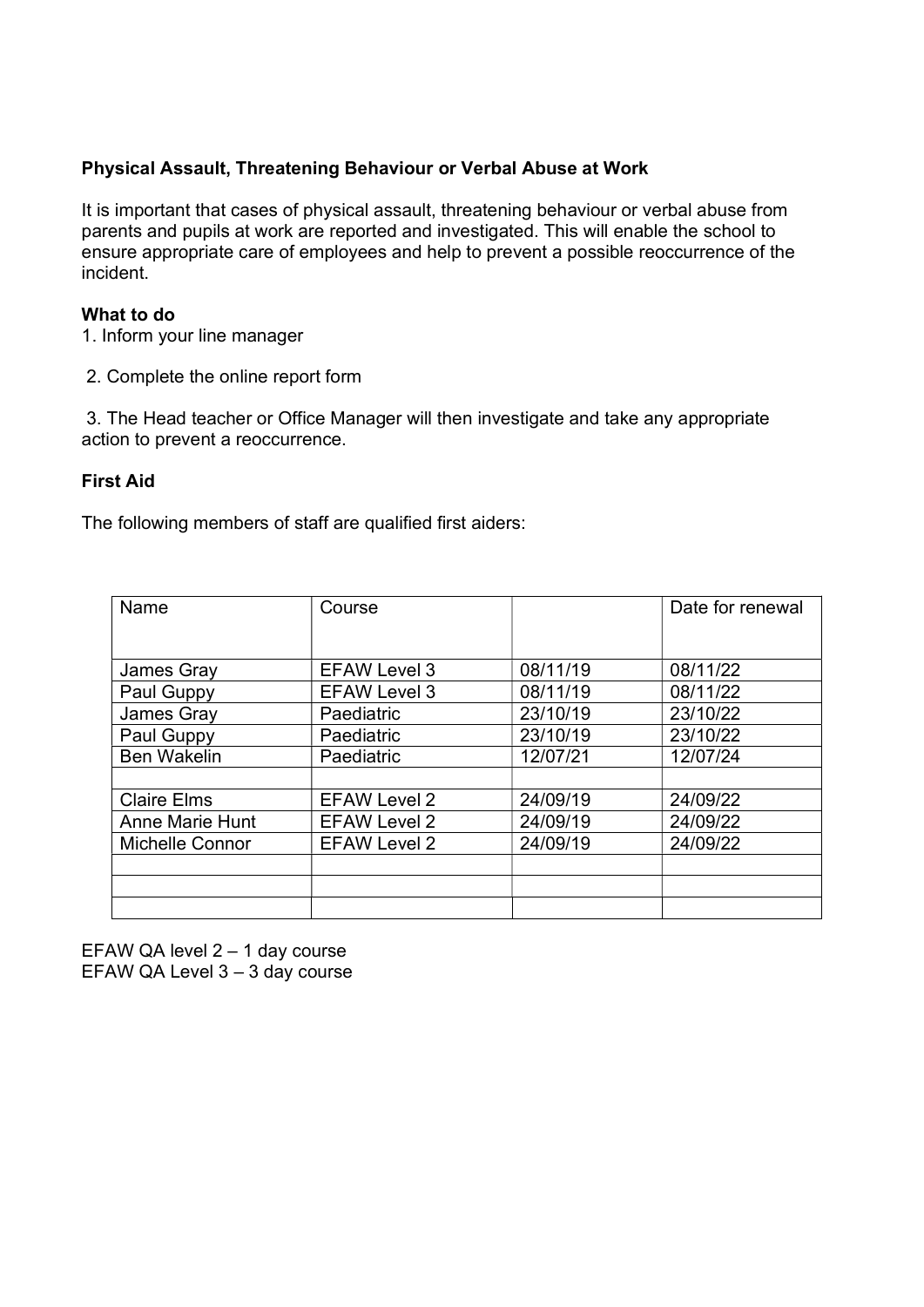# First Aid Boxes

Mrs Elms is responsible for ensuring that the First Aid boxes are properly stocked.

## Fire

 The Governing Body have adopted the Hamwic Education Trust Policy on Fire prevention but wish to emphasise important points that may prevent a fire or reduce its effects.

Every employee has an obligation to ensure that these procedures are followed and any irregularities are immediately brought to the attention of the Headteacher/School Business Manager.

Everyone in the building must know how to raise the fire alarm.

- Fire doors and escape routes must be kept free and clearly marked
- Ensure fire doors are closed at all times (unless on a magnetic device and linked into the fire alarm system)
- All other doors are to be kept closed whenever practicable and especially at the end of the working day.
- Staff should know how to safely use the fire extinguishers
- Stocks of hazardous materials are to be kept at minimum and locked away when not in use
- Flammable items to be locked away when not in use.
- Stairs and corridors are to be kept clear of combustible materials.
- Rubbish must not be allowed to accumulate, particularly in hidden places
- All filing cabinet drawers, doors and shutters should be closed to prevent soot contamination
- All classroom computers must be turned off at the end of each working day

#### In addition, the Head teacher must ensure that:

- There are fire drills at least once a term and there are clearly displayed fire procedures
- . The fire alarm to be checked weekly.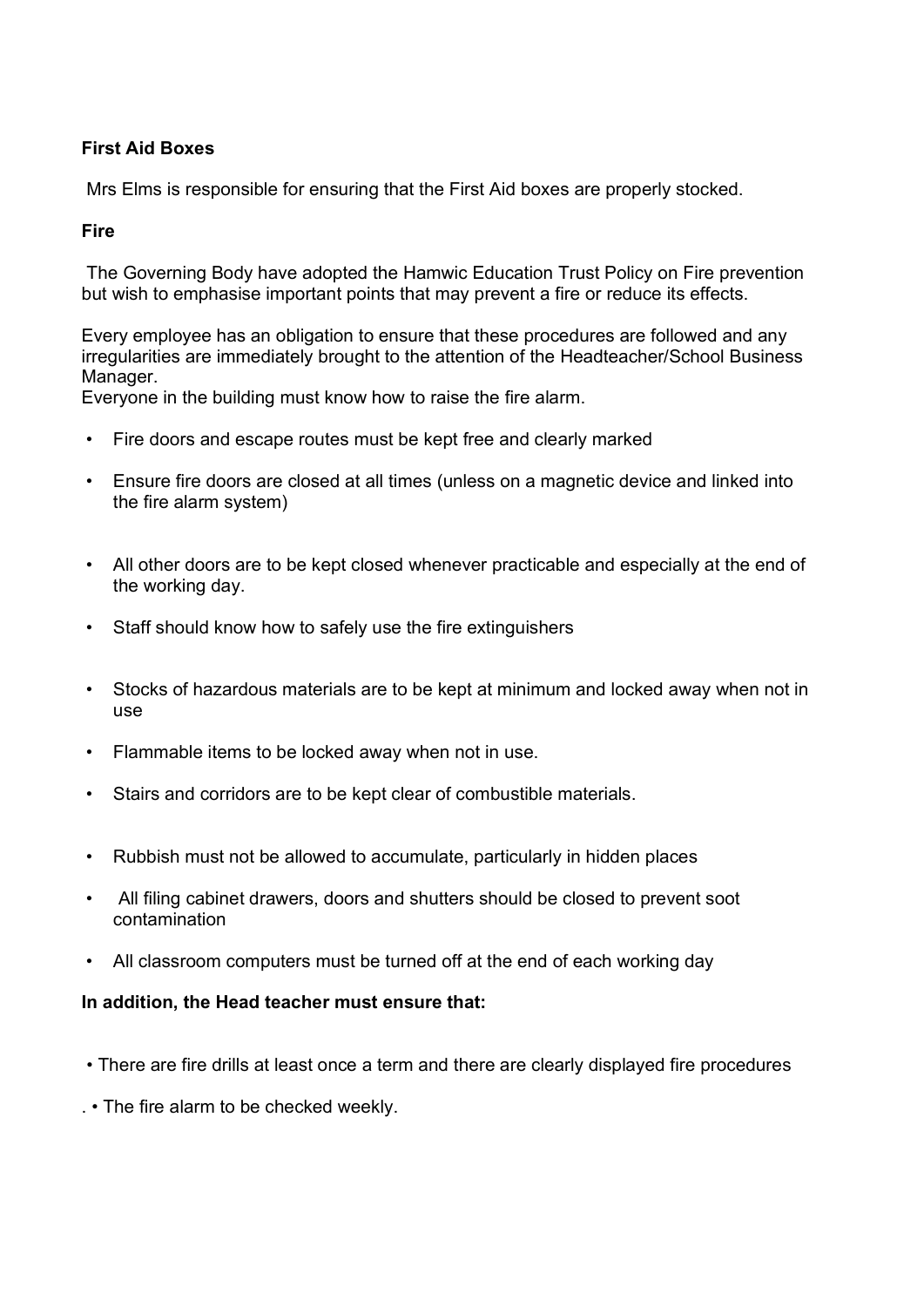• All electrical and gas equipment are inspected in accordance with the recommended schedule

# Fire Drill

When a continuous bell rings: -

- Walk quietly to the nearest exit without pushing
- Assemble in playground in single lines facing wall against class number in silence

• Staff to stand half way down the line facing the children. Count children until register arrives

- School Business Manager/office Manager to check seat of fire
- Members of office staff to call fire brigade
- Office staff to check reception area, medical room and collect registers and visitors book

• Office staff to distribute registers and check visitors on playground, one to return to front entrance to greet fire brigade and prevent anyone from entering the building

- Children to respond to name from register with raised hand
- Support staff to check KS1/KS2 classrooms, toilets and cloakrooms

Fire Alarm Additional instruction for Lunchtime Supervisors

- The Fire Safety information in their copy of our Health & Safety Policy;
- The Fire Drill procedure which is displayed on the wall near the door of every room.
	- 1. Lunchtime Assistants, with the Headteacher (or deputy), School Business Manager and any duty teacher are responsible for the supervision of the children during lunchtimes
	- 2. Children in the playground will line up by the wall. Children under the supervision of lunch assistants in the building should leave by the nearest (safe) fire exit. In the hall, lunch assistants should guide those pupils out of the hall - - to the assembly point in the playground.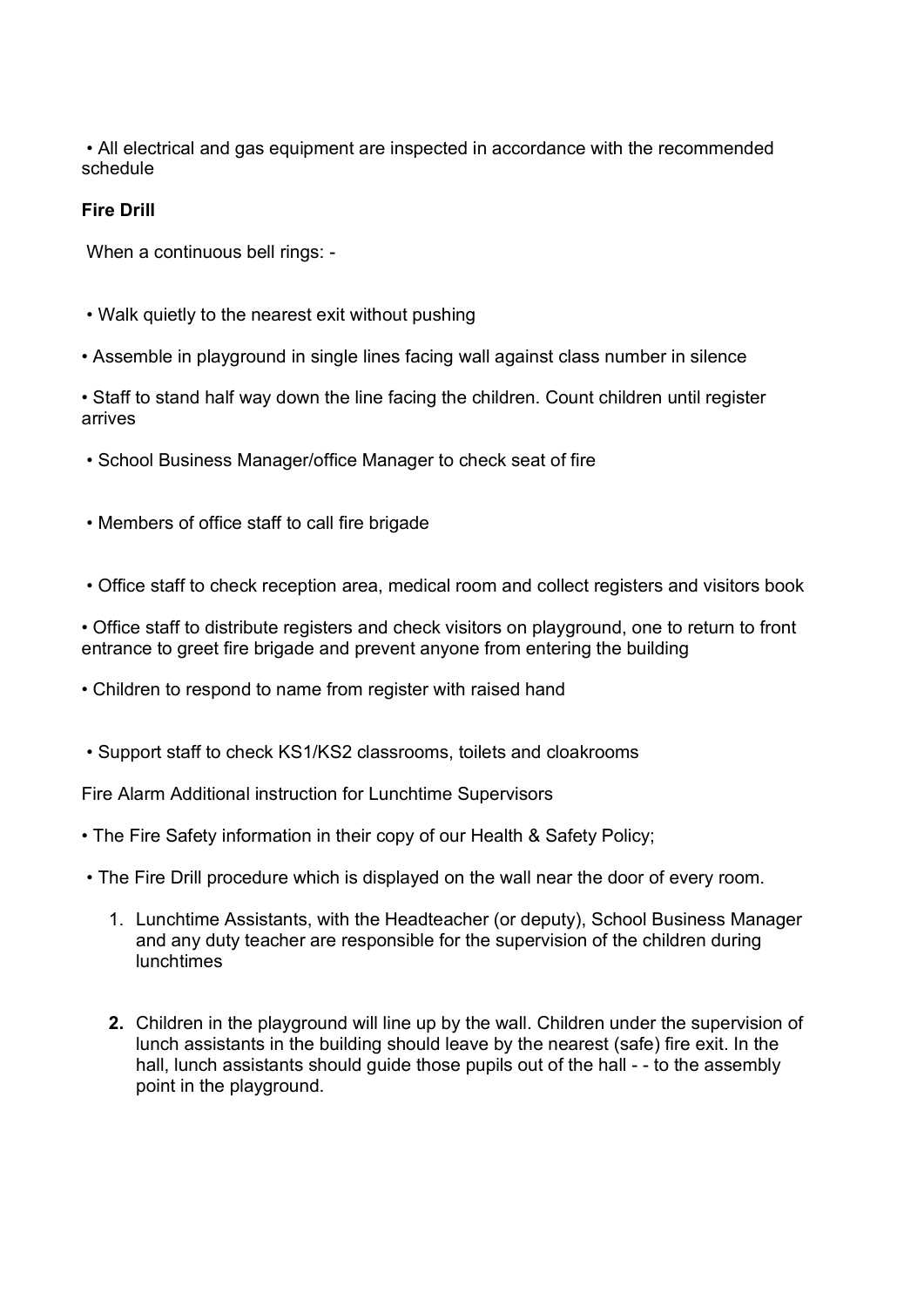- 3. Lunchtime assistants remain with the children that they have escorted to the playground- as their teacher may not be on site. A member of the office staff will bring out the registers to check all children and staff are accounted for.
- 4. . A lunchtime assistant will check the cloakrooms. These procedures will ensure that the building is safely and promptly evacuated and all personnel accounted for. CHECK WHERE YOUR NEAREST FIRE EXIT IS KEEP FIRE EXITS CLEAR AT ALL TIMES

## Boiler room

The boiler room will be kept locked at all times. Any contractor wishing to gain access to the boiler room must contact the site manager. If he is unavailable they will be escorted keys will not be given out, without permission. The boiler room contains asbestos. Anyone accessing the boiler room must make themselves aware of the asbestos register and sign the form. The gas boilers are also in the boiler room and serviced yearly by a competent person.

# Dogs

Dogs are not permitted on the school site except for curriculum purposes or if guide dogs.

# PAT Testing

PAT Testing is carried out yearly and all records maintained. Staff are not permitted to bring their own electrical equipment into school unless it has been PAT tested.

#### Legionella

A Risk Assessment has been carried out on the water system at the school. Statutory checks are carried out and records kept.

#### Risk management

All staff have a responsibility to highlight risks likely to impact staff, pupils or visitors to the site through any aspect of the school's work. The Head teacher & senior support staff regularly review general risk assessments including those required by legislation; this includes D.S.E and lone working risk assessments. Staff are consulted during the production of risk assessments. Completed risk assessments are circulated to all applicable staff.